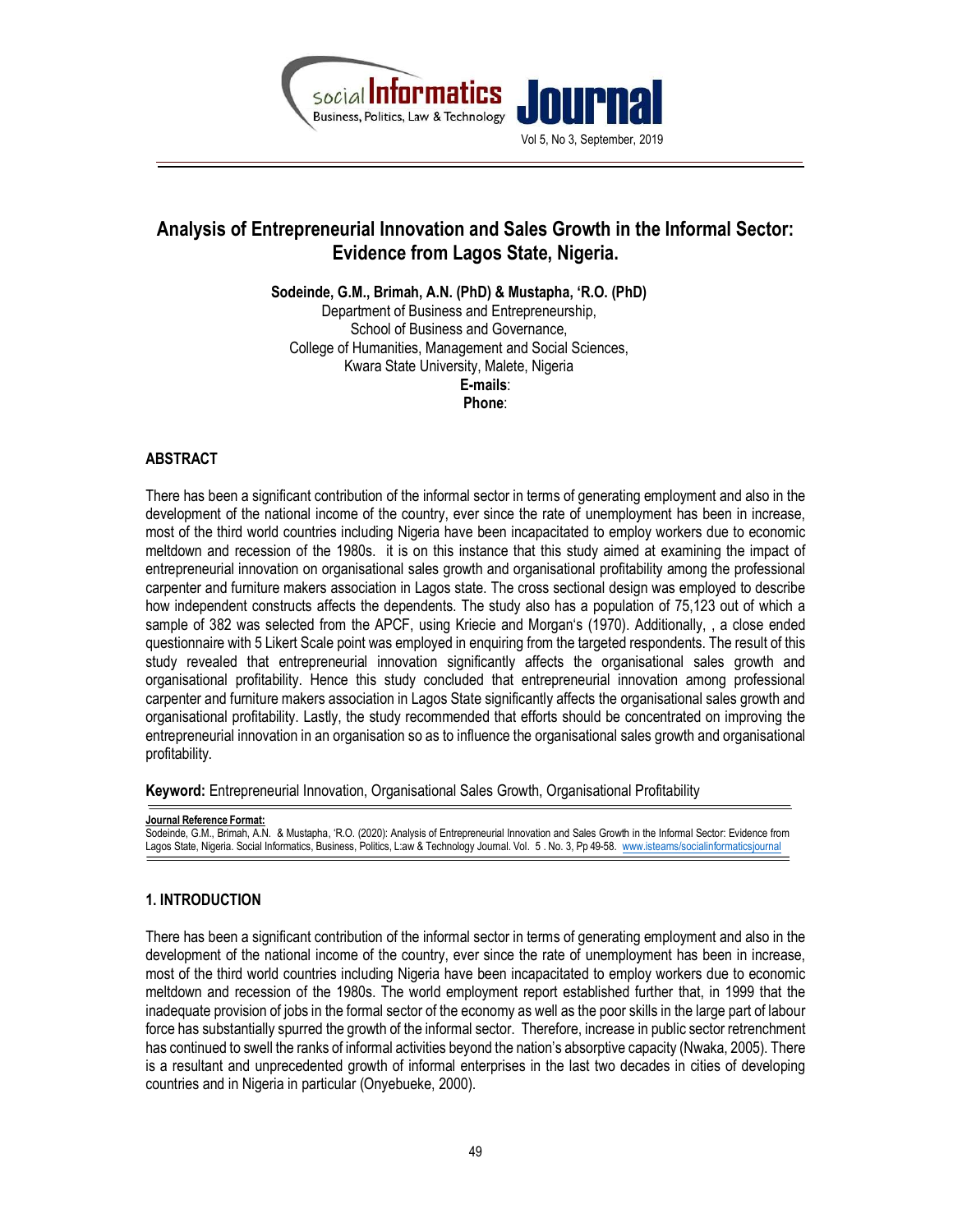

Besides the problem of bad economy, bad governance and political instability of the last two decades, which is the major underlying factor responsible for the expansion of the informal sector (Onyebuke, 2000)? Again, the capacity to generate employment informal sector, has continuously been weakened by several policies and programme such as Structural Adjustment Programmes (SAP). While others like, Vocational Skills Development (VSD), Small Scale Enterprises(SSE) and Family Support Programme (FSP) among others have promoted the proliferation of informal enterprises.

This was equally acknowledged by ILO and JASPA (1991) in a remark that workers in informal enterprises are concentrated in the urban areas because the cut in government expenditure posit a great deal of repercussion in the urban employment situation. Sequel to this, majority of the retrenched urban work force switched over to informal enterprises in order to sustain their livelihood. Consequently, the wage employment in many countries is reported to have fallen in absolute terms.

The informal sector has also played a useful role in alleviating poverty through job creation for the ill-educated and ill-trained (Akorede, 2000). The significance of this sector was further emphasized within the contest of the remark made by the former head of state of Nigeria, Ibrahim Babangida in 1991 at the height of structural adjustment program crises that "the Nigerian economy has defiled all known economic prescriptions, yet it has not collapsed". The reasons for the non-collapse of the economy is not farfetched. It is the sustaining power and ability of the neglected informal enterprises. In view of this fact, any credible strategy germane towards economic development in this country must pay due attention to this sector. It is therefore imperative to look at innovation of this sector and further improve on their ability. There is growing interest among policy planners in both public and private sectors.

## 1.1 Statement of the Problem

Apart from the problem of bad economy, bad governance and political instability of the last two decades, the capacity to generate employment informal sector, has continuously been weakened by several policies and programme such as Structural Adjustment Programmes (SAP). However, informal sectors have traditionally had difficulties in commercialization innovation because of their limited resources and ability to cope with the investment risk (Mazzarol and Reboand, 2011).The challenge for many small firms that seek to commercialize an innovation is their ability to use conventional models. Innovative small firms are likely to place greater emphasis on the anticipated absolute value of their innovation without considering the potential difficulties associated with its launch (Martins and Scolt,2000).

# 1. 2 Research Objectives

What follows are specific objectives of the research

- i. To examine the effect of entrepreneurial innovation on organisational sales growth
- ii. To evaluate the impact of entrepreneurial innovation on organisational profitability

# 2. REVIEWS

## 2.1 Conceptual Review

# 2.1.1 Entrepreneurial Innovation

An understanding of entrepreneurial innovation (EI) is clearer when entrepreneurship and innovation are properly conceptualized since the two concepts come together to form one (Sunday & Agbo, 2015). Randeli & Lombardi (2013), argues that a combination of the entrepreneurship and innovation holds the key to organizational sustainability in this period of rapid change and non–linear dynamics. They point out three propositions.

1. Innovation and entrepreneurship are complementary because innovation is the source of entrepreneurship and entrepreneurship allows innovation to flourish and helps to realize its economics values.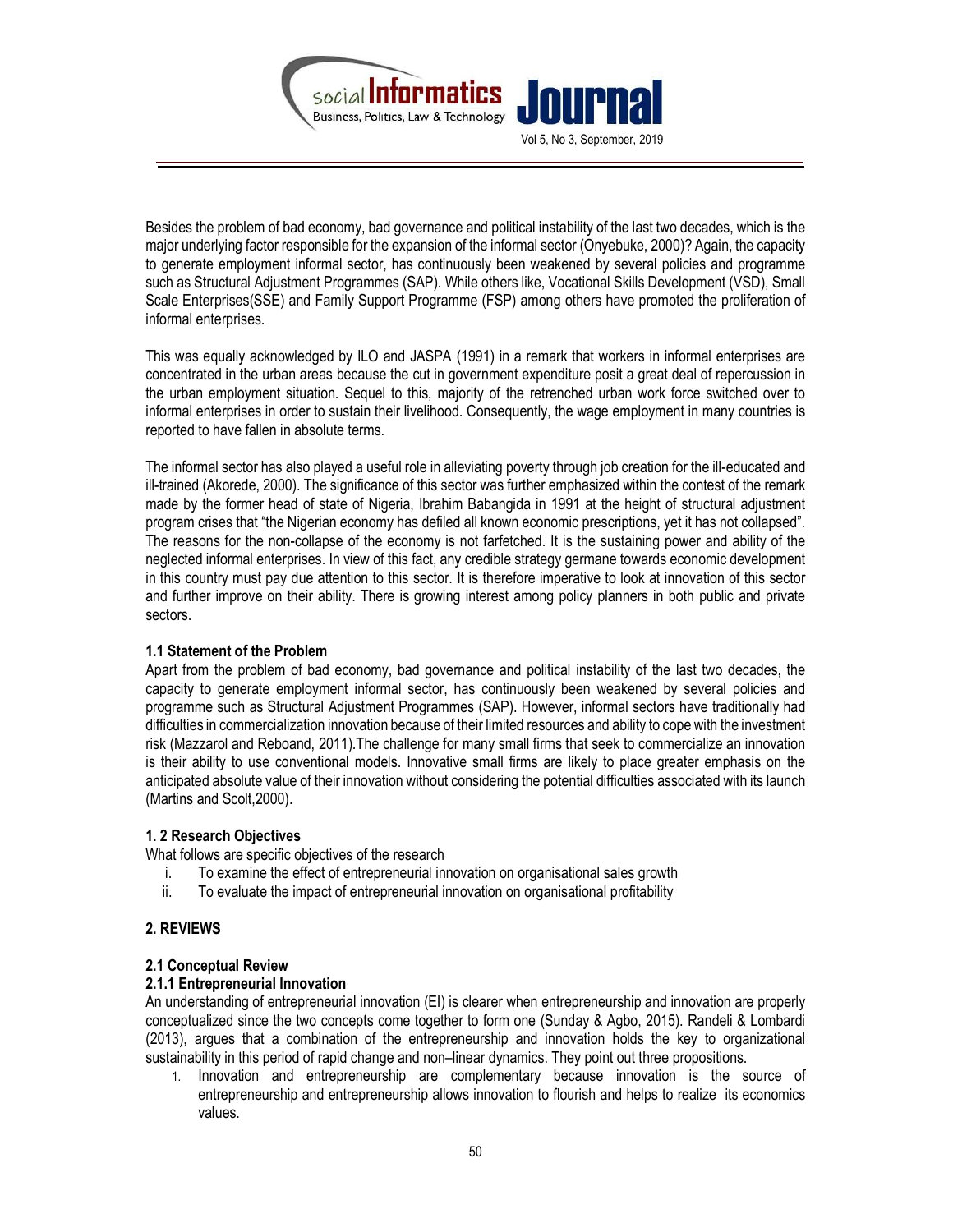

- 2. Entrepreneurship uses innovation to expand business scope and boost growth.Therefore, entrepreneurship and innovation are dynamics and holistic processes that are not confined to the initial stage of a new venture.
- 3. The development of entrepreneurship and innovation and interaction between them for the successful and commercialization culture and management.

Entrepreneurship and innovation are contested terms. In the decades, there has been an inflation of the use of these terms especially "innovation "(Fitzgerald & Storbeck, 2003).Managers who bring innovation into an established firm will be considered entrepreneurial. These new combinations can take several forms, new goods or new quality of a product, new methods of production, new markets, new sources of supply or a new way of organization.

## 2.2 Organisational Sales Growth

Growth is an important stage of lifecycle for all for-profit organizations. The sources of business growth have been subject to a considerable academic attention. The overwhelming majority of companies belong to the class of small and medium enterprises and, at the same time, such companies play a substantial role in the world economics (Popescu, Tomoiu,&Andreea, 2012). The importance of small and medium sized companies (SMEs) relies in the creation of job opportunities, innovation and stimulation of private entrepreneurship.

Moreover, small enterprises are more flexible and they are better able to adapt to a variable environment, thus playing an important role in the time of economic slowdown. The education and training of entrepreneurs, as well as other ways of supporting SMEs, are becoming increasingly important (A. Dodescu, A. Badulescu, and P. Dasan 2010). The definition of small businesses varies across countries and industries. In Europe, small businesses are usually specified as firms with less than 50 employees, while medium sized companies usually have less than 250 employees. In the US, a small business is defined as company having less than 250 employees and a medium business has less than 500 employees. Small and medium enterprises are characterized, inter alia, by a chaotic and simple management and the omnipresence of the proprietor at all business processes (Carson, 1989). Due to various factors, they also differ from large enterprises in terms of accounting rules, inaccuracies and the associated issues (J. Strouhal, M. Paseková, D. Dvořáková, 2011).

The main goal of leaders in large companies is to maximize the revenue and that the increase in sales will always continue, even at the expense of lower profits, in both the short and long term (Baumol, 1962). Baumol has provided an addition to ever increasing body of oligopoly theory by substituting sales maximization with a minimum profit constraint, for profit maximization as the goal of the business firms, profit maximization is interpreted as the desire to maximize the present value of the firm. Since net revenue and assets all expand permanently at the same rate, all this are in the context of a permanent growth maximization model interpretation.

## 2.3 Organisational Profitability

Sometimes, the terms 'Profit' and 'Profitability' are used interchangeably. But in real sense, there is a difference between the two. Profit is an absolute term, whereas, the profitability is a relative concept. However, they are closely related and mutually interdependent, having distinct roles in business. Profit refers to the total income earned by the enterprise during the specified period of time, while profitability refers to the operating efficiency of the enterprise. It is the ability of the enterprise to make profit on sales. It is the ability of enterprise to get sufficient return on the capital and employees used in the business operation. Profitability means ability to make profit from all the business activities of an organization, company, firm, or an enterprise. It shows how efficiently the management can make profit by using all the resources available in the market. According to Harvard& Upton, "profitability is the 'the ability of a given investment to earn a return from its use the term 'Profitability' is not synonymous to the term 'Efficiency'. Profitability is an index of efficiency; and is regarded as a measure of efficiency and management guide to greater efficiency.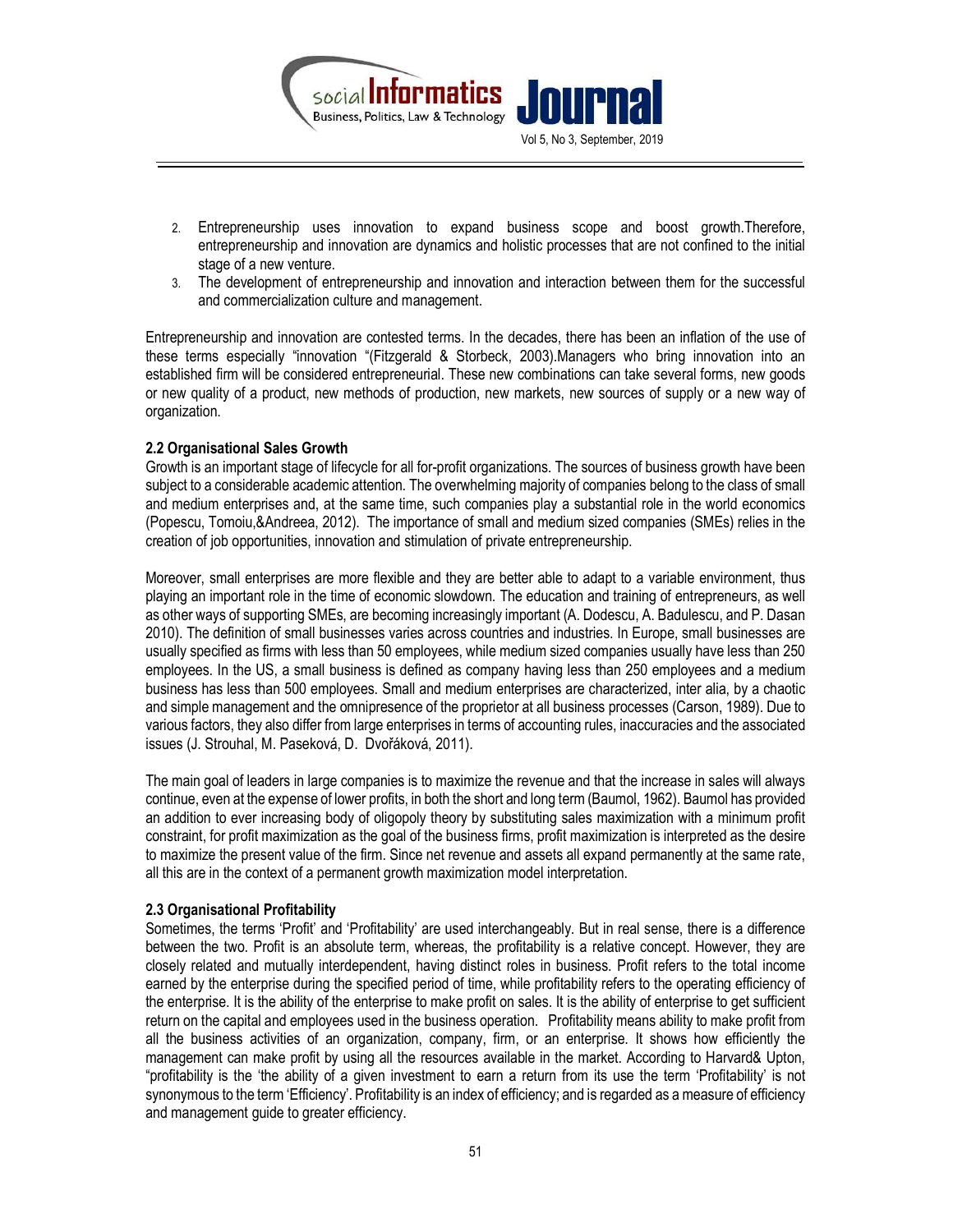

Though, profitability is an important yardstick for measuring the efficiency, the extent of profitability cannot be taken as a final proof of efficiency. Sometimes satisfactory profits can mark inefficiency and conversely, a proper degree of efficiency can be accompanied by an absence of profit. The net profit figure simply reveals a satisfactory balance between the values receive and value given. The change in operational efficiency is merely one of the factors on which profitability of an enterprise largely depends. Moreover, there are many other factors besides efficiency, which affect the profitability.

# 2.4 Empirical Review

In the study conducted by Hassan, Shaukat, Nawuz and Saman (2013) investigating the effect of innovation types on firm performance using Pakistan manufacturing sector as a study area, it was argued that the Oslo Manual offers an internationally recognised classification of innovation. Innovation was therefore classified into; product innovation, process innovation, marketing innovation, and organisational innovation. Surveying 150 manufacturing firms listed on the Karachi Stock Exchange, regression and correlation coefficients results showed that all the innovation outcomes lead to one another. It was stated that market innovation lead to product innovation and that product innovation is essential for process innovation. It was further found that all the four types of innovation have a direct relationship with innovative performance. Organisational innovativeness was also found to be the strongest driver of innovative performance. The major limitation of this study is that it does take into account the effect of the innovation types on the performance of firms in the informal sector.

Adhiambo (2014) investigated product innovation and its effects on financial performance of commercial banks in Kenya. The study adopted explanatory research design in which a sample of 106 respondents from nine commercial banks wastaken using the census method. Data was collected using research questionnaires and face-to-face interviews and secondary data was obtained from 2013 audited annual financial statements of commercial banks. Analyses were conducted through descriptive statistics and Ordinary Least Square technique to estimate a multiple regression equation. Findings suggested that 6.5 percent of the variance in financial performance can be explained by core product innovation, formal product innovation and augmented product innovation. The regression results indicated that core product innovation and augmented product innovation do not have any relationship with the financial performance of banks. However, the results revealed a significant negative relationship between formal product innovation and the financial performance of commercial banks in Kenya.

Hajar (2015) examined and analysed the influence of business strategy on innovation and firm performance among small scale industries in Indonesia. The study hypothesized three relationships between business strategy and innovation, business strategy and firm performance, innovation and firm performance. Using a purposive sample of 55 small scale industries, results showed that both business strategy and innovation has a positive effect on firm performance. They further submitted that their study failed to look at the moderating effect of innovation on the relationship between business strategy and performance which future studies can address. Eniola and Entebang (2015) investigated the innovative ways SMEs try to improve their financing provision. In the paper, they argued that the Nigerian government policies are skewed in the favour of the formal sector to the disadvantage of the informal sector. Exploring secondary data from the CBN on the loans and advances available to SMEs in Nigeria, they found that SMEs accessibility to formal financing in Nigeria is limited. They further found that the majority of the SMEs came up with crowdfunding as a means of solving the financial challenge they are facing.

Olughor (2015) investigated the effect of innovation on the performance of SMEs in Nigeria. Specifically, the author looked at how innovation affects business performance in small and medium scale enterprises in a developing economy. The author hypothesised that technological (product and process) innovation, market innovation and administrative innovation as the type of innovation affect firm's financial, market and production performance.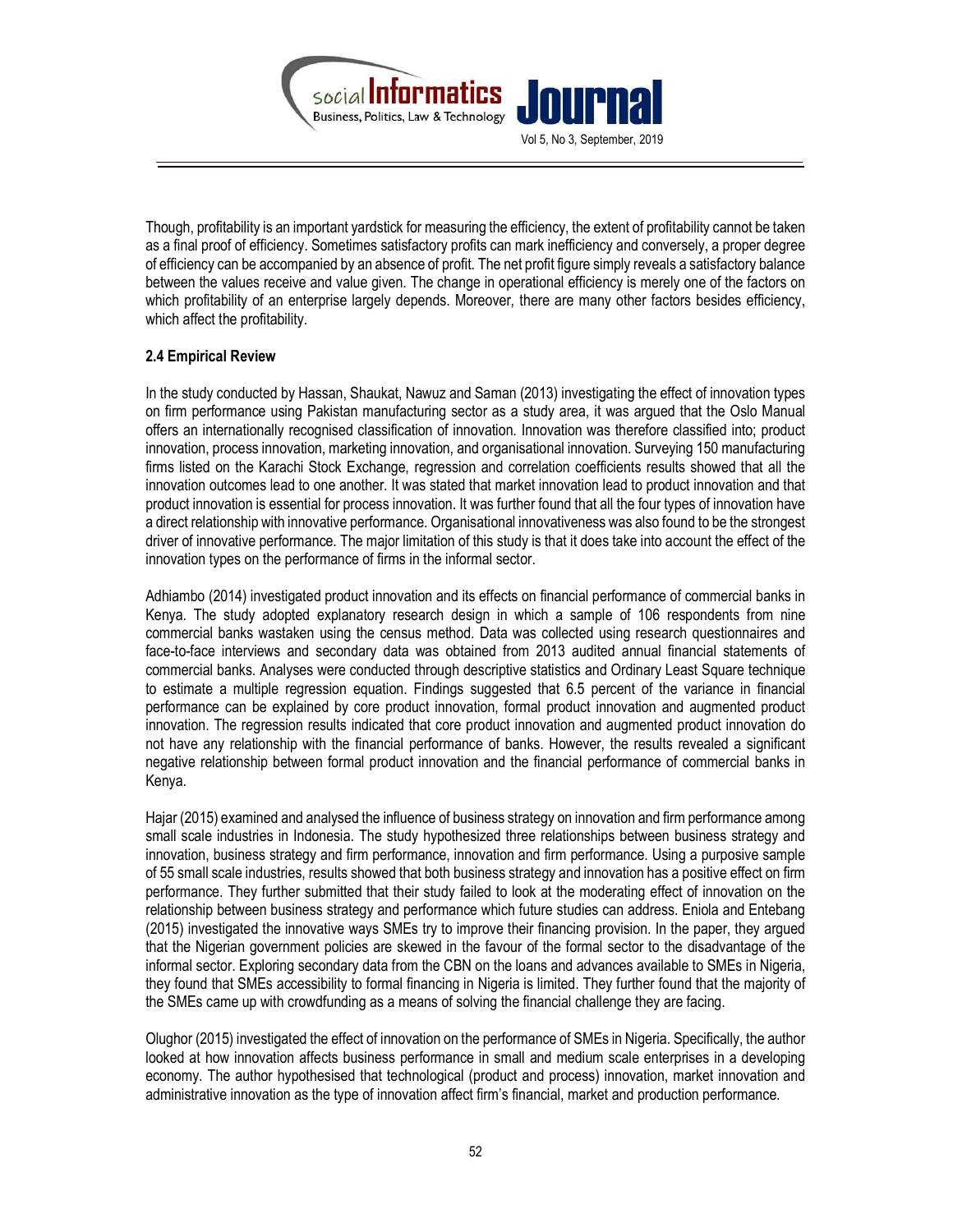

Surveying 200 SMEs, regression coefficient, ANOVA and correlation analysis results showed that technological innovation and market innovation are important influencers of firm performance. Further findings revealed that market innovation is positively related to market performance; administrative innovation is also significantly related to production performance. Conclusively, it was argued that innovation affects business performance.

## 2.5 Theoretical Framework - Thomas Cochran's Theory of Cultural Values

The key proportions in Thomas Cochran's theory are cultural values, role expectations and social sanctions. According to him, the Entrepreneur represent society's model personality.The performance is influenced by the factors of his own attitudes towards his occupation, the role expectation held by sanctioning groups and occupational requirement of the job. The determinants for the first two factors are the society values. Changes over time in such variables as population, technology and institutional drift will ping on the role structure by creating new operational needs .in most countries, entrepreneurs have emerged from a particular socio-economic class. The protestant ethic of the west is said to have contributed to the emergence of a new class of industrialists. It can be noted that various communities and castes like Sumurai in Japan, family pattern in France,Yoruba in Nigeria,Kikuya in Kenya,Christians in Lebanon, Halai, Memon industrialist in Paskistan, parses,Marwaries and have been the sources of entrepreneurs

# 3. METHODOLOGY

This study made use of cross-sectional design and employed the survey method in obtaining the needed data, the population of study consisted of the Lagos state professional Carpenter and furniture makers Association (APCF) in Lagos States, Nigeria, in which three hundred and eighty two (382) samples were used which comprises of Lagos state professional Carpenter and furniture makers Association and in the informal sector that operate in the study area. Systematic sampling and simple sampling techniques were adopted to select 382 respondents from the total population of 75,123 Carpentry and Furniture makers using Kriecie and Morgan's (1970) table for determining sample size. 400 samples (that is 400) was the determining factor for the total number of questionnaires that were finally administered. This is in line with Alrech and Settle's (1995) submission that lower sample size has the tendency to attract higher errors. Primary sources were used as a mean of data collection, instrument used to collect primary data for this research is the questionnaire, inferential Statistics including correlation and regression was used to analyze the data.

# 4. RESULTS AND DISCUSSIONS

# 4.1 Hypothesis Testing

Test of Hypothesis One (Ho<sub>1</sub>): Product innovation, process innovation, marketing innovation and organisational innovationhave no significant effect on sales volume. Standard multiple regression was used to explore the effect of product innovation, process innovation, marketing innovation and organisational innovation on sales volume. The result of regression as contained in Table 1: ANOVA, shows that the F-test was 218.723, significant at 1 percent [ p<.000]. This showed that model was well specified.

| <b>I</b> Model |             | <b>Sum of Squares</b> | IDF | <b>Mean Square</b> |         | Sig.              |
|----------------|-------------|-----------------------|-----|--------------------|---------|-------------------|
|                | Regression  | 10085.700             |     | 2521.425           | 218.723 | .000 <sub>b</sub> |
|                | Residual    | 4346.028              | 377 | 1.528              |         |                   |
|                | $\tau$ otal | 14431.728             | 381 |                    |         |                   |

## Table 1: ANOVA<sup>a</sup>

NOTE:

a. Dependent Variable: Sales Volume

b. Predictors: (Constant), Organisational Innovation, Product Innovation, Process Innovation, Marketing Innovation.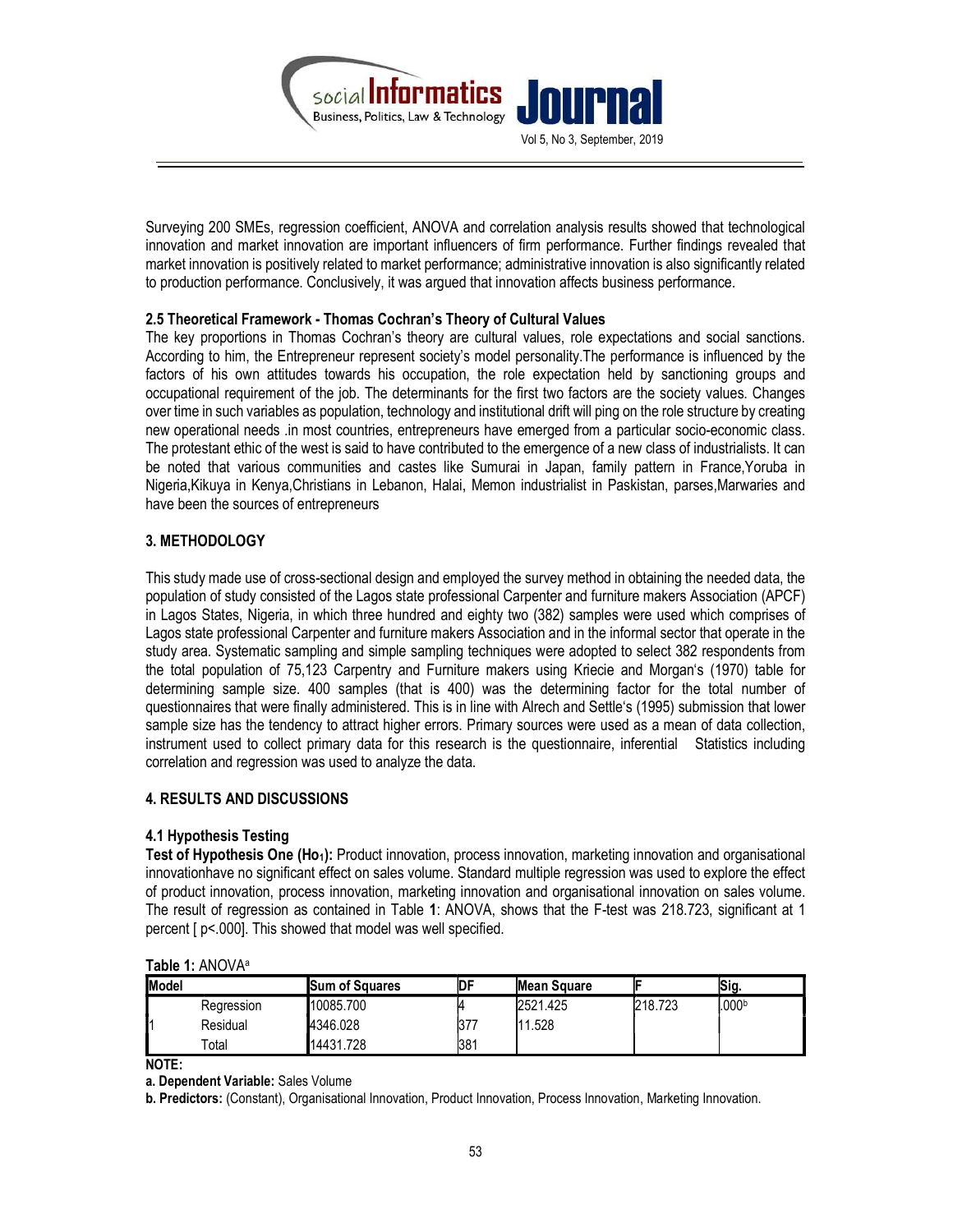

Also, the result of the regression as contained Table 2 has a Model summary which shows that the R Square gave a value of 69.9 percent. This means that the model (which includes organisational innovation, product innovation, process innovation, marketing innovation) explained about 69.9 percent of the variance in perceived sales volume. The Durbin-Watson Statistic gives 1.797 coefficient which indicates that there is absence of serial correlation in the error terms of the model as such ruling out problems associated with spurious regressions.

Table 2Model Summary<sup>b</sup>

| Model | IR    | <b>IR Square</b> | Adjusted<br>Square | RStd.<br>Error<br>٥t<br>Estimate | the Durbin-Watson |
|-------|-------|------------------|--------------------|----------------------------------|-------------------|
| I1    | .836a | .699             | .696               | 3.395                            | 1.797             |

NOTE:

a. Predictors: (Constant), Organisational Innovation, Product Innovation, Process Innovation, Marketing Innovation.

b. Dependent Variable: Sales Volume.

Specifically, the result of regression as contained in Table 4.10. From the output below, there was positive relationship between perceived product innovation and perceived sales volume such that a unit increase in perceived product innovation scores caused about .045 unit increasein perceived sales volume scores which was statistically not significant at 1 per cent with the aid of the p value (0.447).It thus infers that, the better the product innovation, the higher the variation in sales volume. Based on the result, the null hypothesis is accepted; thus, product innovation has no significant effect on sales volume.

Also, there was positive relationship between perceived process innovation and perceived sales volumesuch that a unit rise in perceived process innovation scores induced about .364 unit increase in perceived sales volumescores which was statistically significant at 1 per cent going by the p value (0.000). It therefore, implies that all things being equal,the higher the process innovation,the higher the variation insales volume. Based on the result, the null hypothesis is rejected; thus, process innovation has significant effect on sales volume.

More importantly, there was positive relationship between perceived marketing innovationand perceived sales volume such that a unit rise in perceived marketing innovationscores induced about .056 unit rise in perceived sales volume scores which was statistically not significant at 1 per cent going by the p value (0.435). Based on the result, the null hypothesis is accepted; thus, marketing innovation has no significant effect on sales volume. Furthermore, there was positive relationship between perceived organisational innovationand perceived sales volume such that a unit rise in perceived organisational innovationscores induced about .321 unit increase in perceived sales volume scores which was statistically significant at 1 per cent going by the p value (0.000). Based on the result, the null hypothesis is rejected; thusorganisational innovation has significant effect on sales volume.

| Model |                           |       | <b>Unstandardized Coefficients</b> | <b>Standardized</b><br> Coefficients |       | Sig. |
|-------|---------------------------|-------|------------------------------------|--------------------------------------|-------|------|
|       |                           |       | Std. Error                         | lBeta                                |       |      |
|       | (Constant)                | 5.277 | 1.260                              |                                      | 4.189 | .000 |
|       | Product Innovation        | .045  | .060                               | .045                                 | .761  | .447 |
|       | Process Innovation        | .364  | .058                               | .388                                 | 6.293 | .000 |
|       | Marketing Innovation      | .056  | .071                               | .057                                 | .781  | .435 |
|       | Organisational Innovation | .321  | .054                               | .387                                 | 5.919 | .000 |

# Table 3: Coefficients<sup>a</sup>

NOTE:

a. Dependent Variable: Sales Volume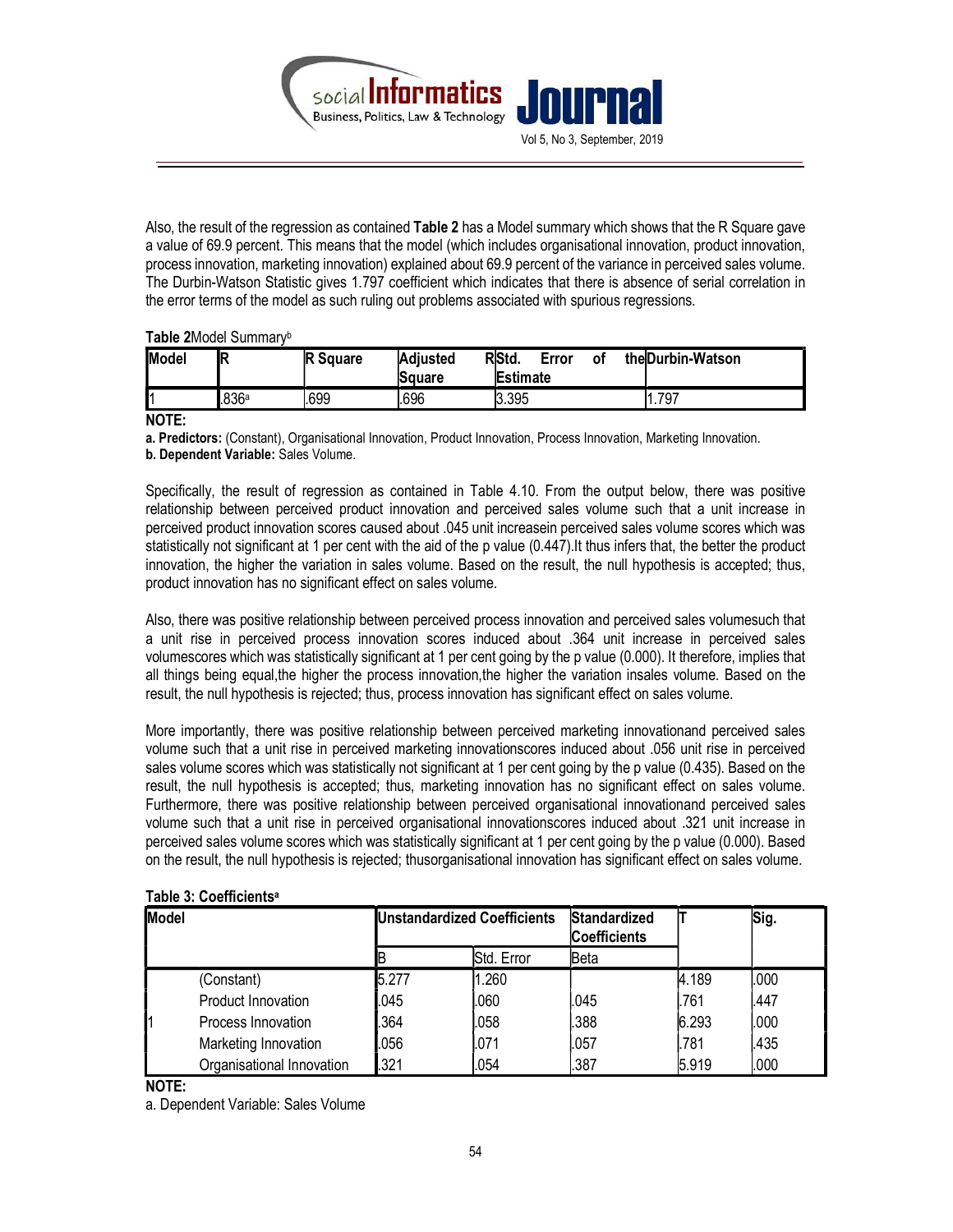

The regression equation above has therefore, established that taking all factors into account (Product Innovation, Process Innovation, Marketing Innovation and Organisational Innovation) constant at zero, sales volumewill be 5.277. In it all, the extent of influence which modification of the marketing innovation exerts on sales volumeis somewhat higher than product innovation, process innovation and organisational innovation.

Hypothesis Two (Ho<sub>2</sub>): Product innovation, process innovation, marketing innovation and organisational innovation have no significant effect on profitability level.

The result of regression as contained in Table 4 ANOVA, shows that the F-test was 52.593, significant at 1 percent  $[p<.000]$ . This showed that the model was well specified.

## Table 4: ANOVA<sup>a</sup>

| <b>Model</b> | <b>Sum of Squares</b> | DF  | <b>Mean Square</b> | <b>F-Test</b> | <b>Significant</b> |
|--------------|-----------------------|-----|--------------------|---------------|--------------------|
| Regression   | 2760.237              |     | 690.059            | 52.593        | 000b               |
| Residual     | 4946.477              | 377 | 13.121             |               |                    |
| Total        | 7706.715              | 381 |                    |               |                    |

NOTE:

Dependent Variable: Profitability level.

Predictors: (Constant), Organisational Innovation, Product Innovation, Process Innovation, Marketing Innovation.

Also, the result of regression as contained in Table 5 has a Model Summary which shows that the R Square gave a value of 35.8 per cent. The value of R-square indicates a strong relationship between the observed and predicted values of the variables. In other words, this means that the model (which includes Organisational Innovation, Product Innovation, Process Innovation, Marketing Innovationscales-which are predictors or independent variables) explained about 35.8per cent of the variance in the dependent variable (perceived Profitability level) By implication, a unit increase in independent variable (.598) will lead to a significant effect on the dependent variable amounting to 59.8%.

The Durbin-Watson Statistic gives 1.315 coefficient which indicates that there is absence of serial correlation in the error terms of the model as such ruling out problems associated with spurious regressions. Hence, this analytical result of the regression (model formulated) is found useful for making predictions since the value of  $\mathbb{R}^2$ is significantly close to 1.

| <b>Model</b> | ΊR    | <b>R</b> Square | <b>Adjusted</b><br><b>S</b> quare | RStd.<br>Error<br><b>Estimate</b> | οf | the Durbin-Watson |
|--------------|-------|-----------------|-----------------------------------|-----------------------------------|----|-------------------|
|              | .598ª | .358            | .351                              | 3.622                             |    | 1.315             |

## Table 5: Model Summary<sup>b</sup>

NOTE:

a.Predictors: (Constant), Organisational Innovation, Product Innovation, Process Innovation, Marketing Innovation, b.Dependent Variable: Profitability level.

Specifically, the result of regression as contained in Table 6 Regression Coefficients, tests the hypotheses of this study. From the output below, there was positive relationship between perceived product innovation and perceived profitability level such that a unit increase in perceived product innovation scores caused about .121 unit increase in perceived profitability level scores which was statistically significant at 1 per cent with the aid of the p value (0.000). It thus infers that, the better the product innovation, the higher the variation in profitability level. Based on the result, the null hypothesis is rejected; thus, product innovation has significant effect on profitability.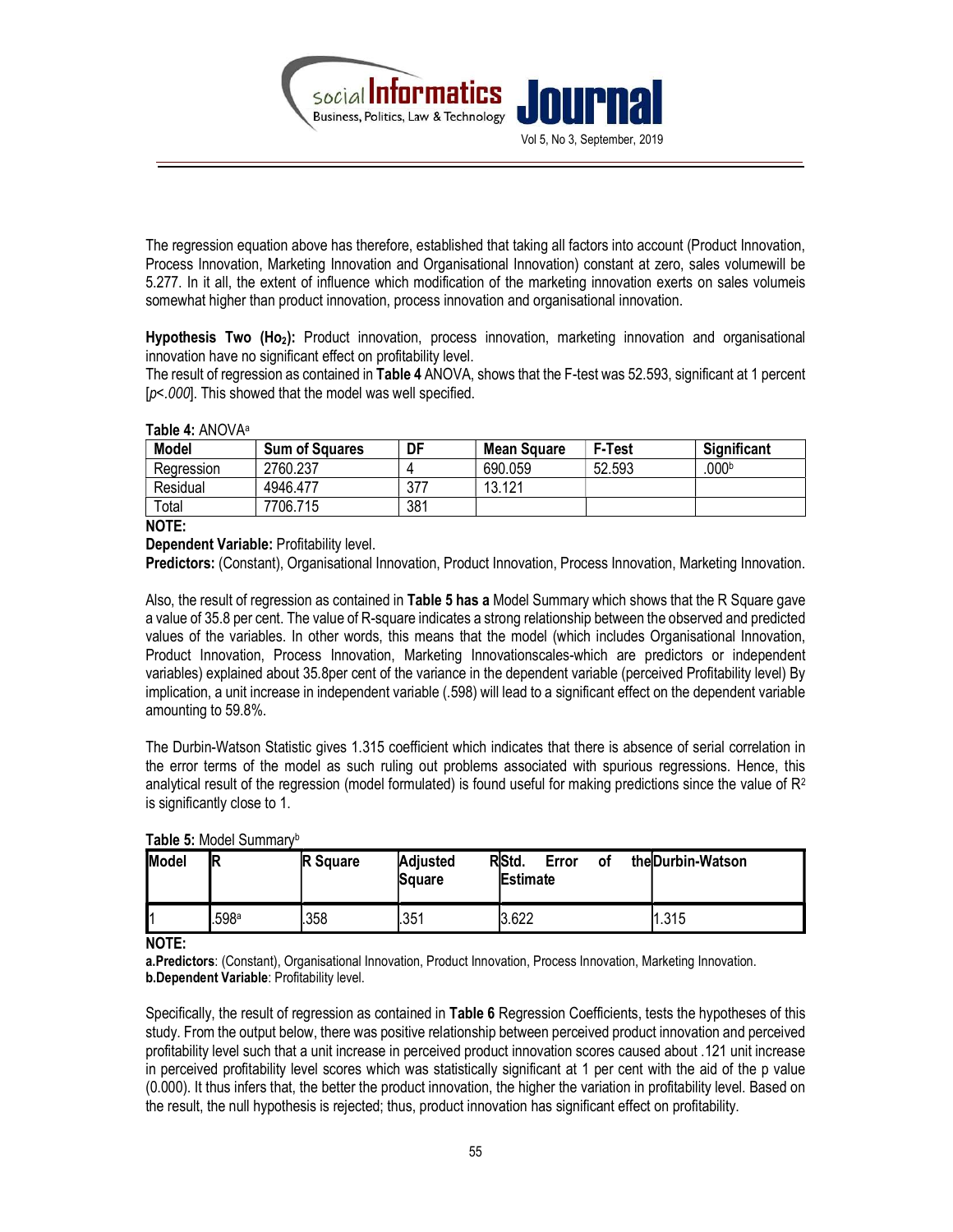

Also, there was negative relationship between perceived process innovation and perceived profitability level such that a unit rise in perceived process innovation scores induced about .293 unit decreases in perceived profitability level scores which was statistically significant at 1 per cent going by the p value (0.000). It therefore, implies that all things being equal, the more the process innovation, the lower the variation in profitability level of the business. Based on the result, the null hypothesis is rejected; thus, process innovation has significant effect on profitability.

More importantly, there was positive relationship between perceived marketing innovation and perceived profitability level such that a unit rise in perceived marketing innovation scores induced about .421 unit rise in perceived profitability level scores which was statistically significant at 1 per cent going by the p value (0.000). Based on the result, the null hypothesis is rejected; thus, marketing innovation has significant effect on profitability. Furthermore, there was positive relationship between perceived organisational innovation and perceived profitability level such that a unit rise in perceived organisational innovation scores induced about .139 unit rise in perceived profitability level scores which was statistically significant at 1 per cent going by the p value (0.017). Based on the result, the null hypothesis is rejected; thus, organisational innovation has significant effect on profitability.

| Table 6: Regression Coefficients <sup>a</sup> |  |
|-----------------------------------------------|--|
|-----------------------------------------------|--|

| <b>I</b> Model |                           |        | Unstandardized Coefficients Standardized | <b>Coefficients</b> |          | Sig.  |
|----------------|---------------------------|--------|------------------------------------------|---------------------|----------|-------|
|                |                           |        | <b>Std. Error</b>                        | <b>IBeta</b>        |          |       |
|                | (Constant)                | 6.985  | 1.344                                    |                     | 5.197    | 1.000 |
|                | Product Innovation        | .121   | .064                                     | .162                | 1.896    | .059  |
|                | Process Innovation        | $-293$ | .062                                     | $-427$              | $-4.746$ | .000  |
|                | Marketing Innovation      | .421   | .076                                     | .588                | 5.522    | .000  |
|                | Organisational Innovation | 139    | .058                                     | .230                | 2.408    | .017  |

NOTE:

a. Dependent Variable: Profitability level

The regression equation above has therefore, established that taking all factors into account (Product Innovation, Process Innovation, Marketing Innovation and Organisational Innovation) constant at zero, profitability level will be 6.985. In it all, the extent of influence which modification of the marketing innovation exerts on profitability level is somewhat higher than product innovation, process innovation and organisational innovation.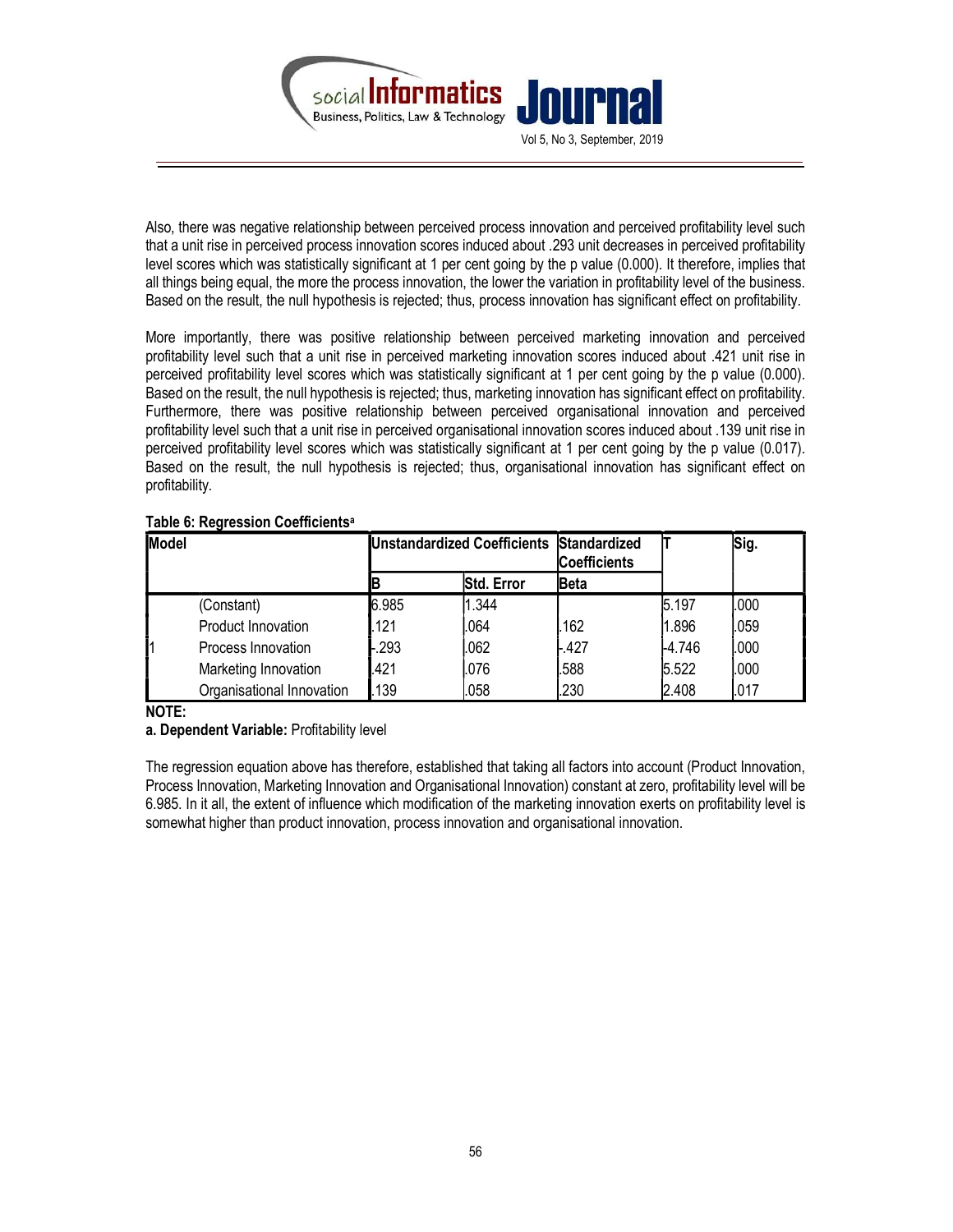

# 5. CONCLUSION AND RECOMMENDATIONS

The first research hypothesis was to assess the effect of product, process, marketing and organisational innovation on sales volume of informal sector in Lagos. To effectively test this hypothesis, all the relevant variables were put together and subjected to analysis through multiple regression statistical tool to ascertain the nature and level of the effect. The outcome of the analysis shows that there is positive relationship between innovation factors and sales volume. The second research hypothesis was to assess the effect of product, process, marketing and Organisational innovation on the profitability of informal sector in Lagos. To effectively test this hypothesis, all the relevant variables were put together and subjected to analysis through multiple regression statistical tools to ascertain the nature and level of the effect.

The outcome of the analysis shows that there is positive relationship between innovation factors and profitability. There should be effective and strategic marketing skills needed for the managers within the study Area which will subsequently increase the sale volume for the organisation. The managers operating in this sector of the study area should constantly update their entrepreneurial skills so that they will able to face the future challenges. Managers and informal sector operators in the study area should always carry out proper budget analysis in their operations. Sound budgetary is a necessary input to profitability which informs putting in place appropriate entrepreneurial innovation at appropriate times and hence, improved performance.